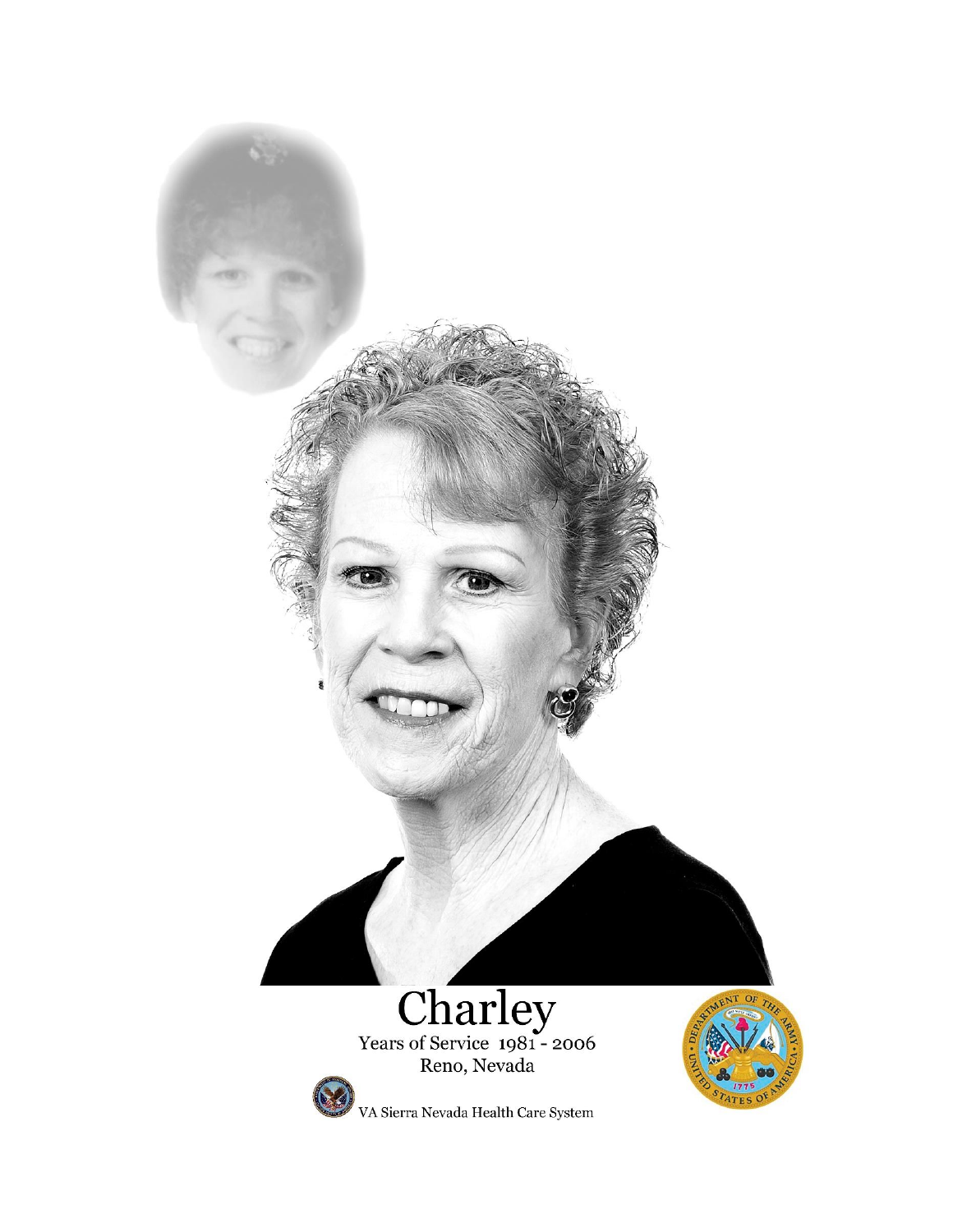

#### **MY LIFE MY STORY**



# **Charley**



# **United States Army**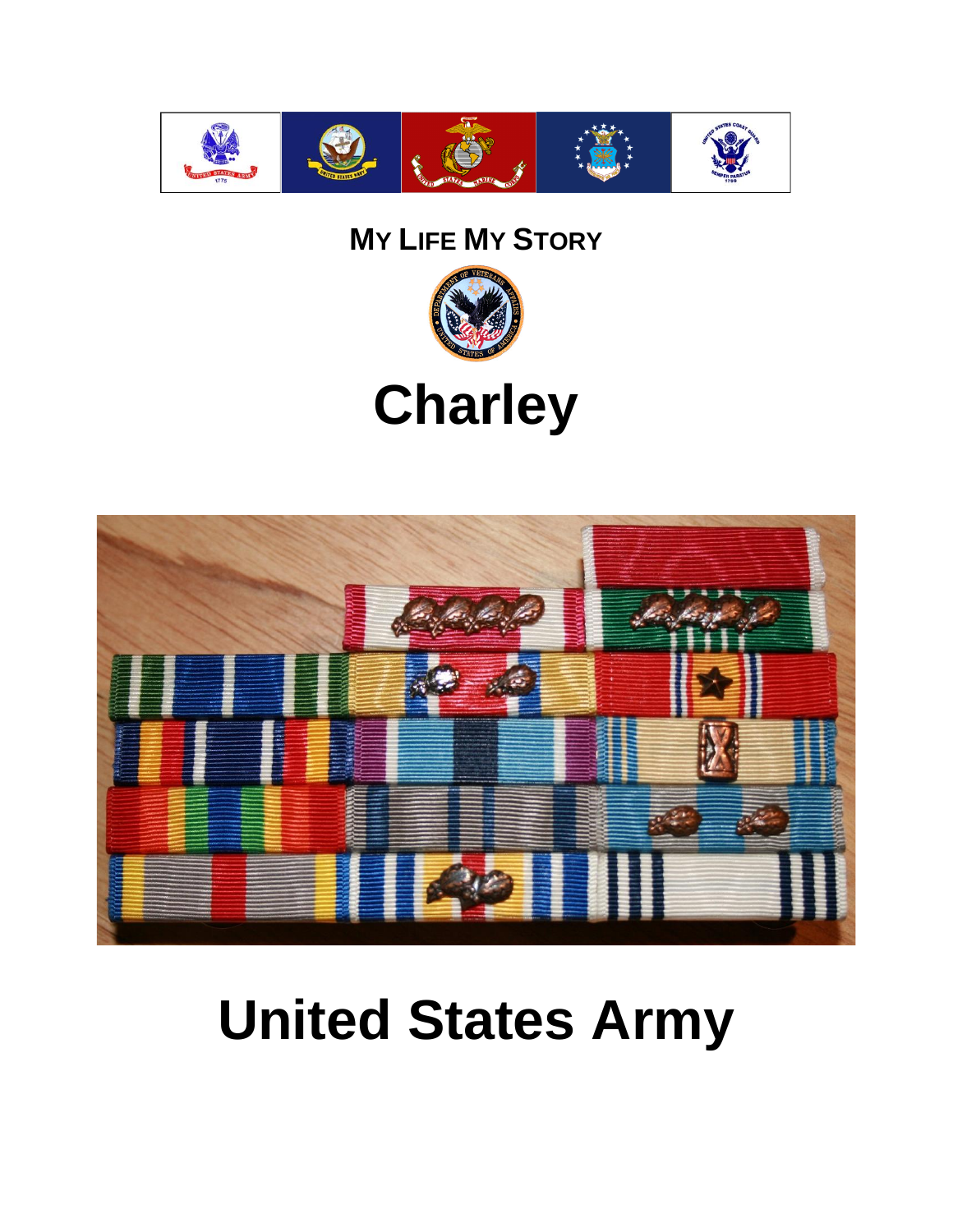I had to leave the military because I'd gotten sick. I didn't want to leave; I wasn't ready. I didn't get to serve all the time I wanted to serve. I had to find other ways to serve. Now, I volunteer.

I was born in California in August1952. I have an older brother and sister and a younger brother. My parents moved to Sun Valley. I went to Sun Valley Elementary School, Trainer Junior High School and finally, Sparks High School till the end of my sophomore year. Then, I went to Hug High School as a junior and a senior. I was in the first graduating class at Hug in 1970.

I didn't realize how poor we were. We were extremely poor. The first house that I remember had a dirt floor. I didn't know having beans and potatoes everyday was not the norm. We had meat once a week, usually on Sunday and usually chicken.

My father had a very big family. I had an uncle, married to my dad's sister, who was a child molester. I was one of his victims for over nine years. I got smart and learned quickly how to take care of myself.

At fourteen, I was raped and nearly beaten to death by five boys in the park in downtown Reno. My father was one of those people who said, "This never happened." I came to terms with that. I won't say it didn't affect me, but I will say that there are no repercussions in my life. I dealt with both of those things. I worked through them with help from a lot of people and by being diligent with myself and not letting it get me down. Other than that, I think, my childhood was pretty good.

My parents divorced when I was thirteen. My mother left us. I left home at sixteen. My dad and I didn't see eye to eye. I had a boyfriend, and of course, I left with him. We got married and had a baby.

I divorced him and married again in 1972, and we left Reno and moved to Las Vegas. We lived there till 1978.



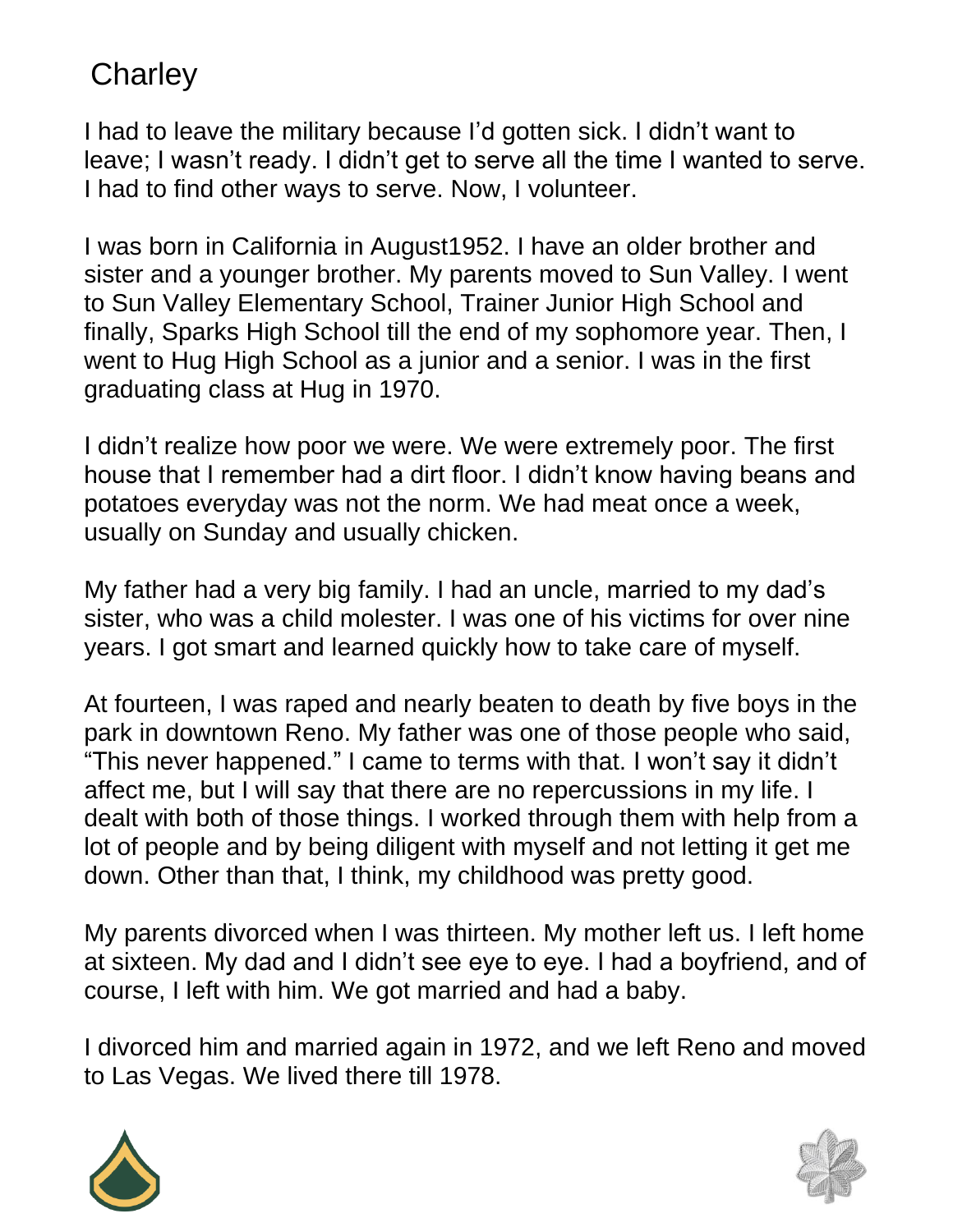We moved to Bend, Oregon where my aunt and uncle lived. My husband and I were having some trouble. We split up.

He went back to Vegas, and I stayed in Bend. My aunt and uncle were there, and I had a great job. Some people I worked with talked me into going to Central Oregon Community



College, COCC. At the time, I was twenty-seven years old and a project manager and the office manager for a construction company.

My second semester, I had a great counselor, a beatnik kind of guy. I thought he was really cool. He was always giving you things to think about; and one day, he gave us this test. It was the "What do you want to be when you grow up" test. They graphed the results, and mine had a line that went clear off the paper. It was as a military officer.

Three days later, I went down and joined the Army. I didn't tell anybody until six days later, on Christmas Day. Then, I told my whole family. They weren't very happy about it. I had an eleven-year old daughter at the time. She was wondering, "What does that mean, Mom?"

I was still in college. They put me in the Army Reserve and sent me to basic training at Fort McClellan, Alabama. I went in on the Civilian Acquired Skills Program (CASP). I had worked as a secretary and bookkeeper for ten years. When I went to college, I had a lot of skills. I got a work study job in the president's office. I was a secretary-clerk and did a lot of the minutes for the committees that met with the president and the scheduling for that office.

When I joined the Army, I had Reserve duty. Luckily, I could do it right there in Bend. The whole western region was called the 104<sup>th</sup> Training Division. They were all drill instructors; and yeah, I was going to be a DI. I was going to wear that hat, and I was going to have a whip.



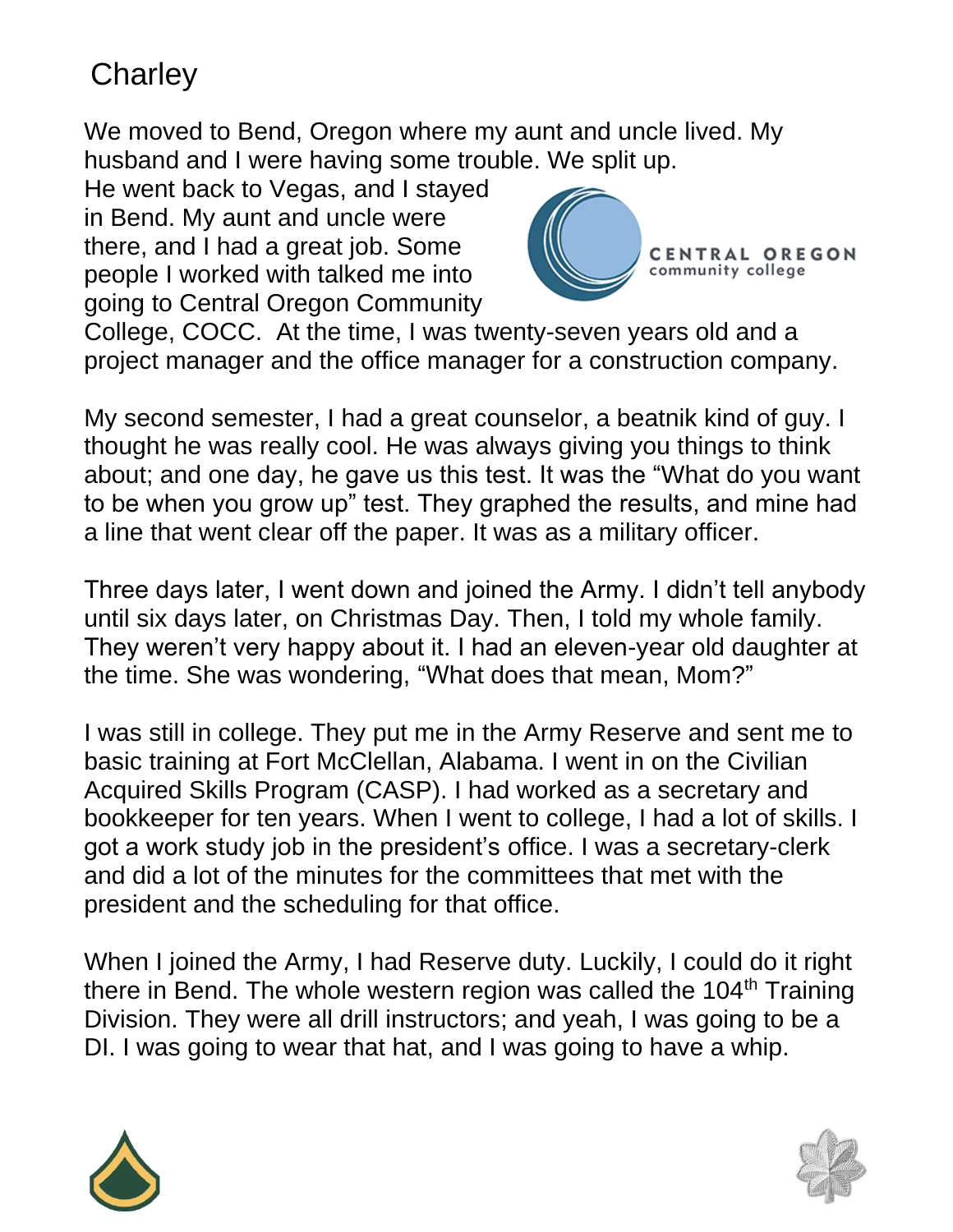I am in the Army Reserves as the company clerk with the promise from the first sergeant that if I got through all the training everyone else does, eventually they would put me on the path to becoming a DI.



I moved to Albany, Oregon which neighbors Corvallis and transferred to Oregon State. After two days, I get a call from the ROTC; and they wanted me. "Are you kidding me; I don't want to be an officer." "Well, why don't you just try it. You don't have to contract until next semester."

I went to OSU and did a dual major in psychology and business. I changed to business with a minor in psych. I really liked the ROTC program. Hindsight, I was going to become an officer.

I had an instructor who was just a dirt bag. He sounded like my father. I'd say, "Why don't you just get out of the way and let me do what I can do." I found that running helped me to let go of a lot of things. I could out-run anybody in the department including the Cadre.

The Professor of Military Science said, "We need to sign her up." My instructor was a captain; and he didn't want me there, didn't like me there. I was older than he was. I stayed and was commissioned in June of 1984.



I had a semester to finish. I would graduate in December; however in October, I received orders for Officers Basic Course. I had to be at Fort Benjamin Harrison in Indianapolis January fourth.

I had been selected for the Adjutant General Corps, AG Corps. No, wait, what am I doing? I want to be a drill sergeant. Anyway, there were forty of us, two females. Ironically, the other female was the same age as I was, thirty-two years old; she was from Vermont, I was from Oregon; she was in the National Guard, I was in the Reserve.



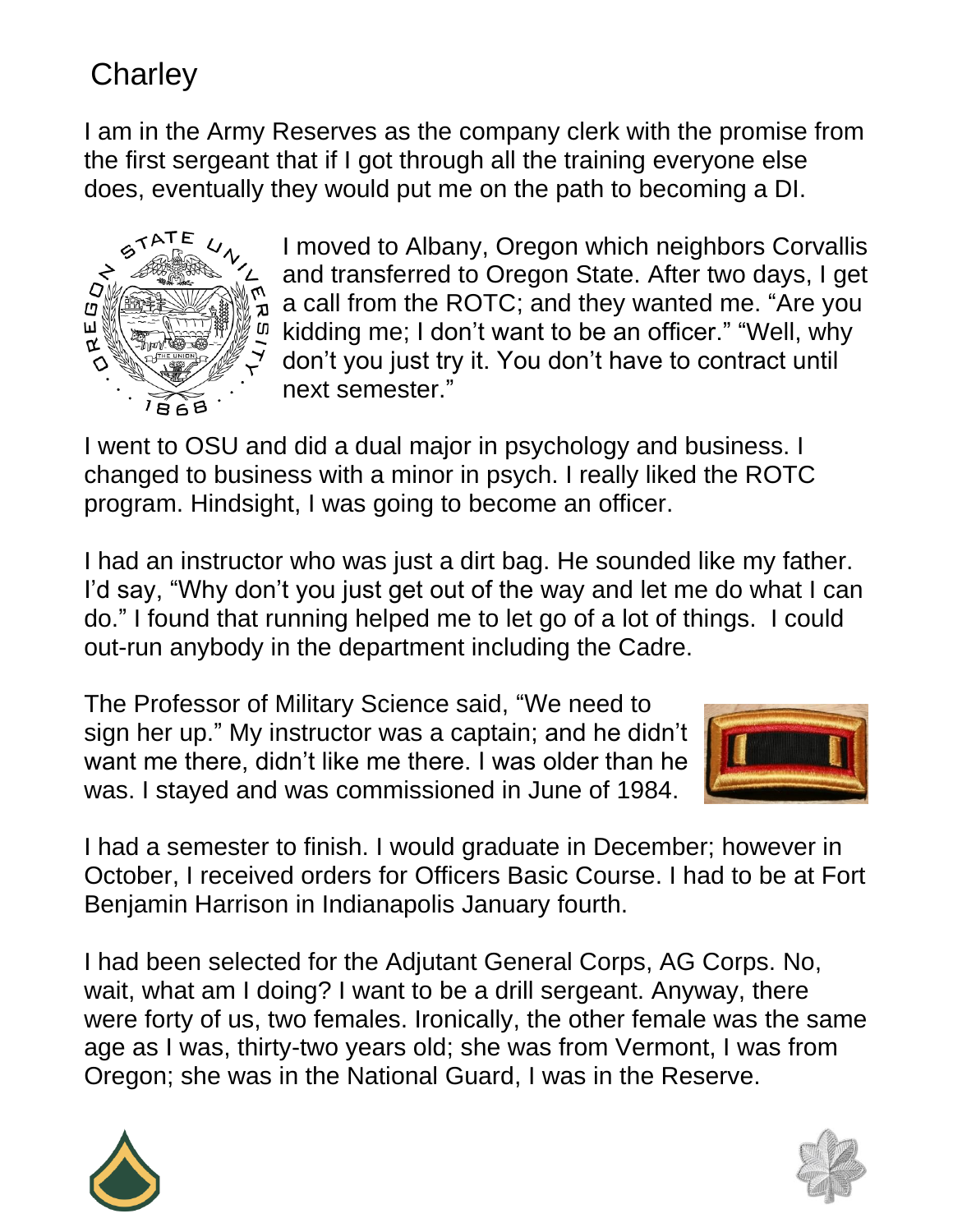About halfway through Officer Basic Course (OBC), the other girl and I were called in and told we were number one and number two in the class; but they wouldn't tell us who was which. Oh, by the way, number one was going on active duty. We looked at each other like, "Hey, no, we are going home. Hell, we know how to fix this. Stop studying!" That didn't work.

When we came back from the field, I was told I was number one, and she was number two. We were both given active duty. They had never had anybody score as high as we had in the Adjutant General Corps.

I was stationed in wonderful downtown Kansas City, Missouri. My daughter, Tamara, was with me when I was in the Reserve. My last semester of college, she moved to California with my best friend Kathy. I had given Kathy legal custody since a single parent could not be in the military; but when I moved to Kansas City, Tamara came to live with me full time. She was still under the custody of Kathy, and it remained that way until she was eighteen.

It's January 1984, I was a second lieutenant, straight off the block. I had been enlisted for three and a half years and didn't have an idea how to be an officer. I knew how to work hard. I had orders to the recruiting battalion. I was the marketing and statistical analyst. I did research. I ended up putting together a program for the recruiting command. A year and a half later, I got a Meritorious Service Medal given to me by General Ono, the commander of the Recruiting Command. They use the same kind of lay out to market and get recruits to this day.

I had a horrible, horrible battalion commander. I was the only female in uniform. He treated me extremely disrespectfully. He had some very colorful adjectives that he used for me. Wait a minute! This is the Army, these are officers. I put up with him from 1984-88.



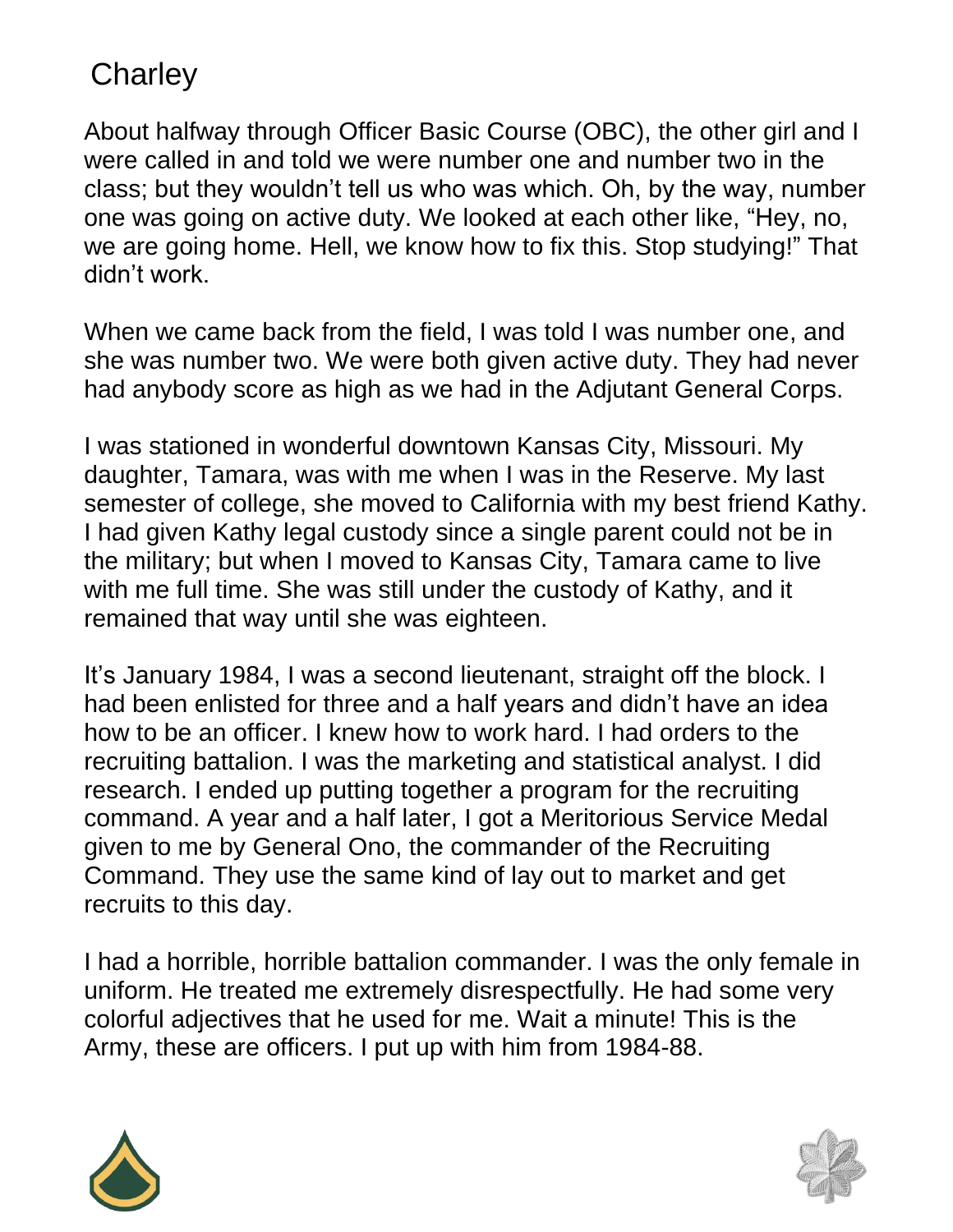When I got done with that assignment, I left the Army even though I loved what I did and the people I worked with and for. At that point, I had six and a half years in the Army.



I came home to Reno. I got a good job as a property manager. Four months later, I started getting phone calls from the National Guard. I had been in the Army all this time, and I had no idea what the National Guard was. I came up as an AG officer. They had a signal battalion here that hadn't had an S1 in almost a year. They were desperate for someone who could fix the battalion.

They didn't have AG positions in this state. They called me and called me. These people were relentless. I finally talked to them; and in April 1989, I joined the Nevada National Guard.

I took the S1 position as a first lieutenant. They told me this is a signal position, and I had to be a Signal Officer. "Are you kidding me? I am an AG officer. If you want a Signal Officer, hire a Signal Officer. You wanted an AG position, and I'm going to fix your battalion. You have no awards program, you have no promotions program, you have nothing here, and most of your people aren't deployable." They didn't have wills and no family care programs. They were a mess!

I fixed the program in about one and a half years with an amazing NCO that I hired. We won awards. This was one weekend a month, but I worked thirty hours a week as a traditional Guard member.

I hate what the VA does to Guard members. The VA has the audacity to say that these people aren't really military, that they aren't really retirees because they didn't serve in some capacity of active duty.



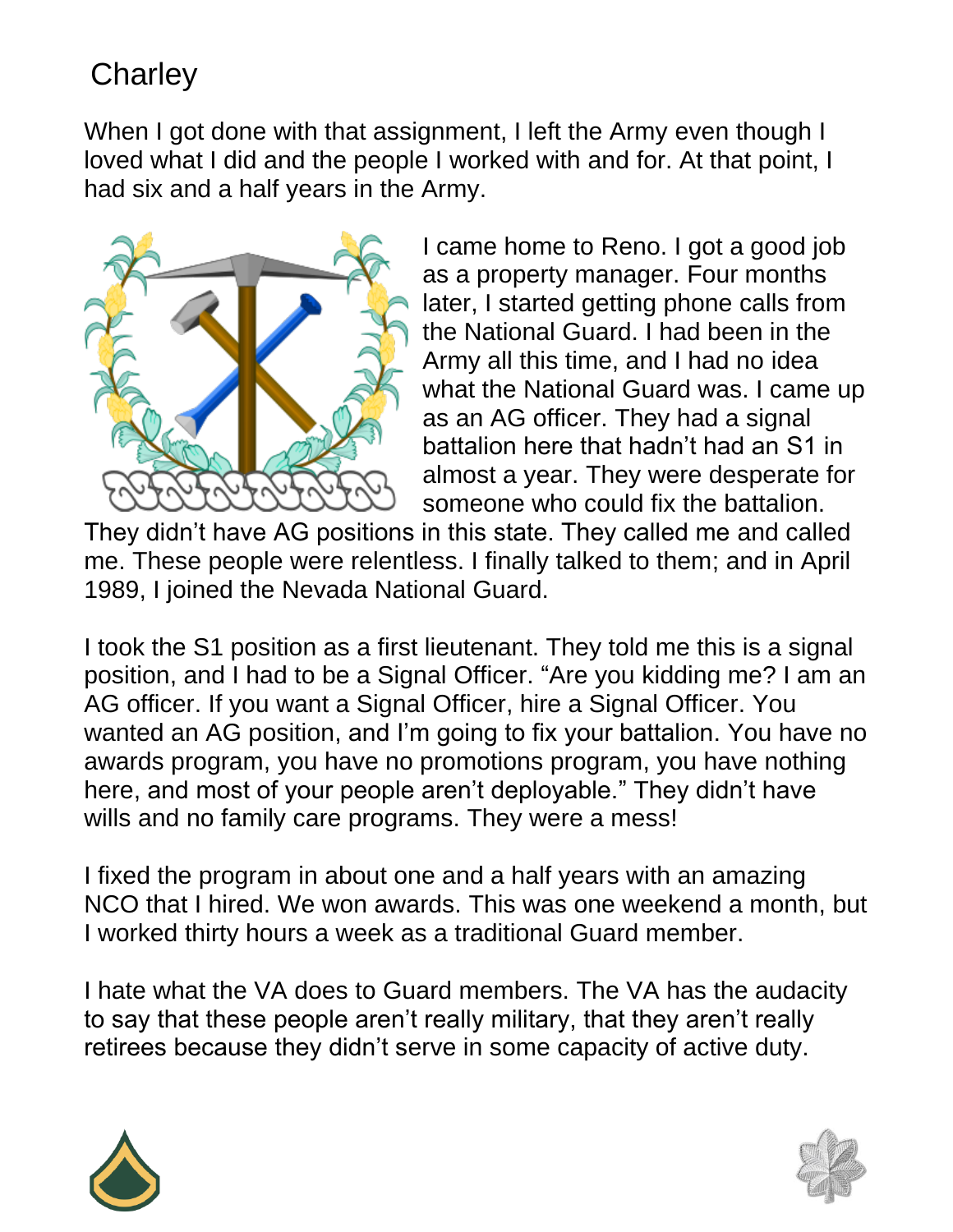Yet, they juggled a family, a military career, a job and maybe got three hours of sleep a night for twenty years while they covered your butt every time some state emergency came up.

I was a traditional Guard member from April 1989 through March 1990. Then, my position went full time AGR, Active Guard Reserve. You serve just like active duty. You fall under Title 32 (state status), not Title 10. Your retirement comes from the Army. I made Captain. The battalion commander said, he wanted me to go to Signal School.

I went off to beautiful Ft. Gordon, Georgia in the summertime, back in the South. What was I thinking? I was down there for four months. The Signal Corps is like the ATT of the Army. You can grow in the battalion. You can become S3, the training officer or the commander of one of the units. I made a deal, I wasn't stupid. When I went to OBC, I volunteered at the AIT Company as a platoon leader to get the experience. If you are going to make me be a signal officer to fill the readiness criteria, then I want a deal.



They had a detachment company and a line company. There hadn't been a female commander of the line company. I said, I want command of that company. I became the first female to command the 321st Signal Company in 1990. We converted them from a standard "pony express" signal unit to a light tropo unit with the dishes and all the good stuff. I had thirty-five million dollars' worth of equipment.

I left the S1 position and became the Training Officer of the battalion. The Guard decided they needed personnel help, so I was transferred to state headquarters as the Deputy G1. In 1993, I was promoted to major; then three years later, I went back to a battalion and G3 of Troop Command in Reno.



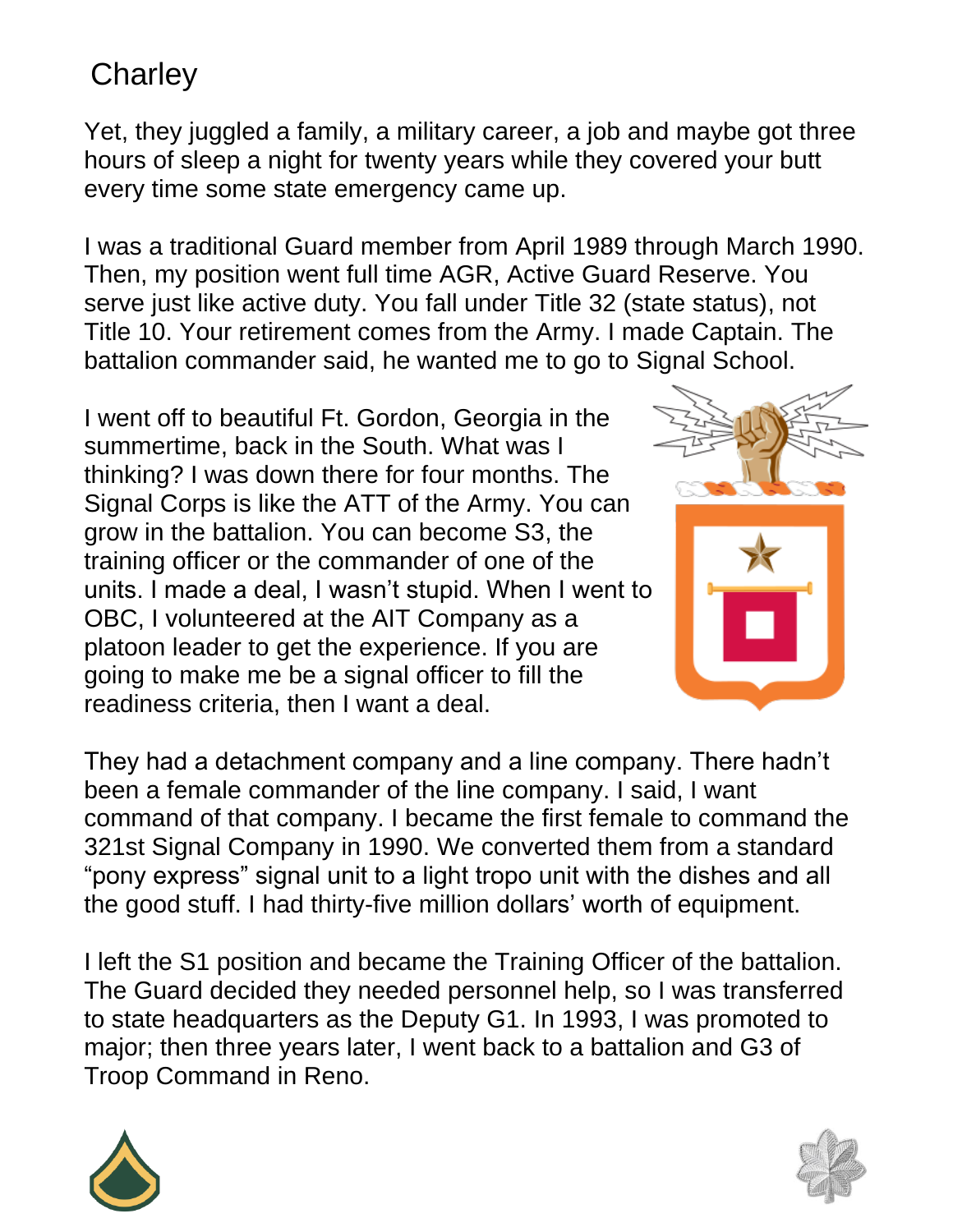

The Command asked me to take the position at UNR, a new program in 1998. The first guard member at UNR did a memorandum of understanding with the state to help ease the issue of getting Regular Army people into the ROTC program. They had a shortage of officers and made this deal with the state that the XO position would be a Guard member.

My husband and I divorced in 1999. After 9/11 happened, I got a call from a friend of mine in state headquarters who said, "We need your help." I was a mobilization expert from my time during Desert Storm. I had mobilized troops, including troops from Nevada. Cadet Command had a ruling that stated you couldn't leave a position in the Cadre in the middle of the school year. This was the middle of November.

February 2002, I began working both jobs, UNR and State Headquarters; and I was also teaching someone from State Headquarters how to do my job. I became the Mobilization and Readiness Officer, officially in Carson City in May 2002. I had made the 05 list in January. When I went to State Headquarters, I was in a 05 position. They had until September third to give me that promotion. I got it on September third.

I was the Mobilization and Readiness Officer for the state. That meant I looked at the units and developed them for the future of the state.

I negotiated with the National Guard Bureau on how to restructure and set them up in the state. I mobilized 68% of the state from May 2002 through January 2006. I didn't have a day off during that time. January 20, 2006 was my last day at work. I had thirteen bleeding ulcers. I worked somewhere about eighteen hours a day, seven days a week. I traveled close to a million miles, mobilizing troops, training troops, and going to Washington, DC.





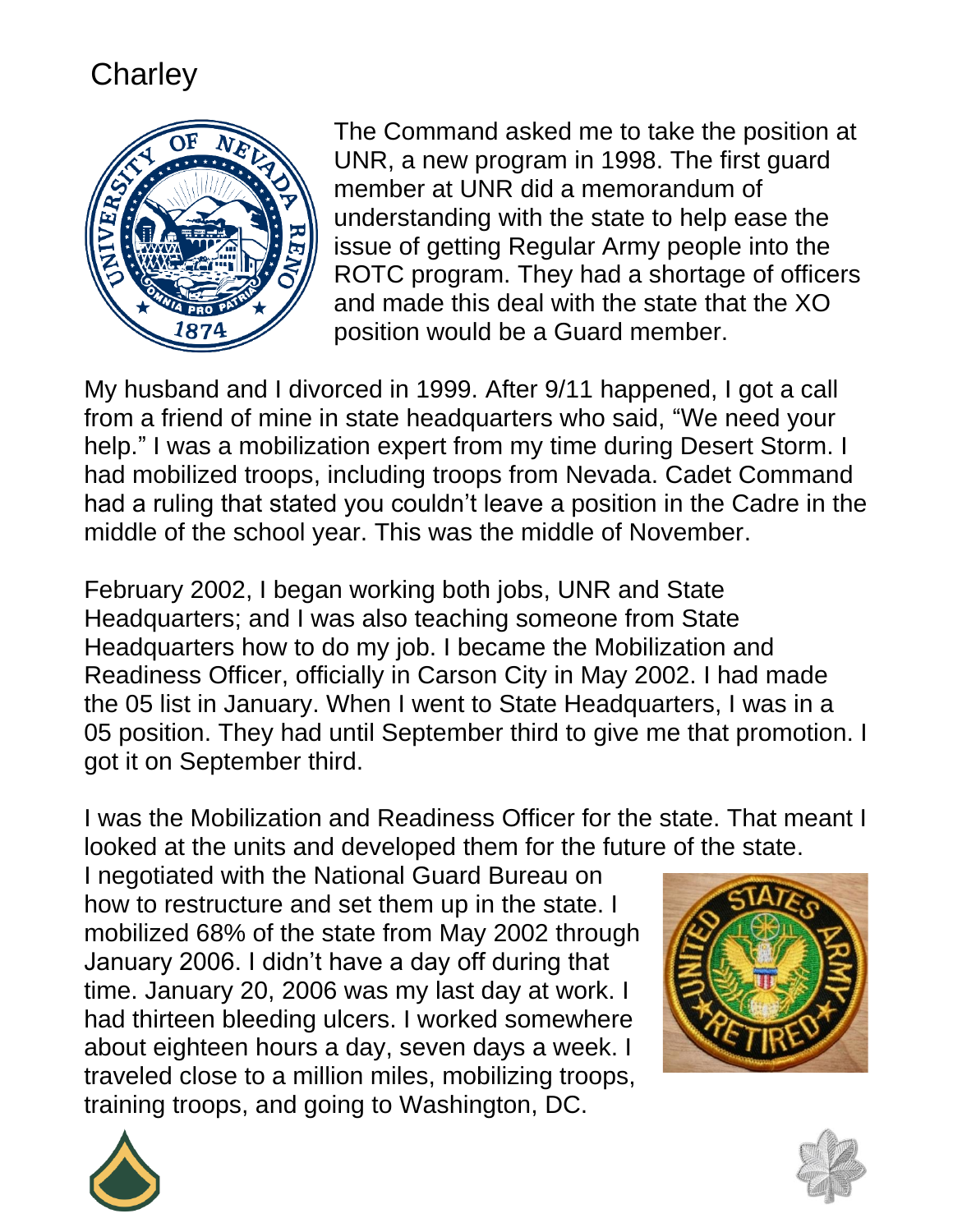I served on readiness and mobilization committees. In 2006, I was out. I had served with the Guard seventeen years. My combined years are twenty-four years, five months and twelve days.

In 1998 when my husband and I split up, I had this realization that I knew absolutely no one who wasn't in a uniform. I literally had a meltdown one Saturday and just grabbed the phone book and dropped



it open on the coffee table. It fell open to the yellow pages that said ballroom dancing. I went to my first ballroom lesson that night. I have never stopped. For me, it is the most wonderful thing in the world to be out there on the dance floor and to give other people that same feeling. Ballroom dancing takes me back to the military time, to when I would see a young troop go from this to this to this. You see this progression, and people get happy. They get really happy when they dance. Now, I have wonderful friends, amazing people.

In 2006 after I retired, I started my own business as a dance teacher. I didn't make any money off what I was doing. My CPA keeps telling me this is not a business; it is a hobby. Well, ok, it's a really expensive hobby.

Up until two years ago, I put in sixty plus hours a week doing things for Veterans. I worked a lot for the Association of the US Army. I worked a lot for the Governor's office.